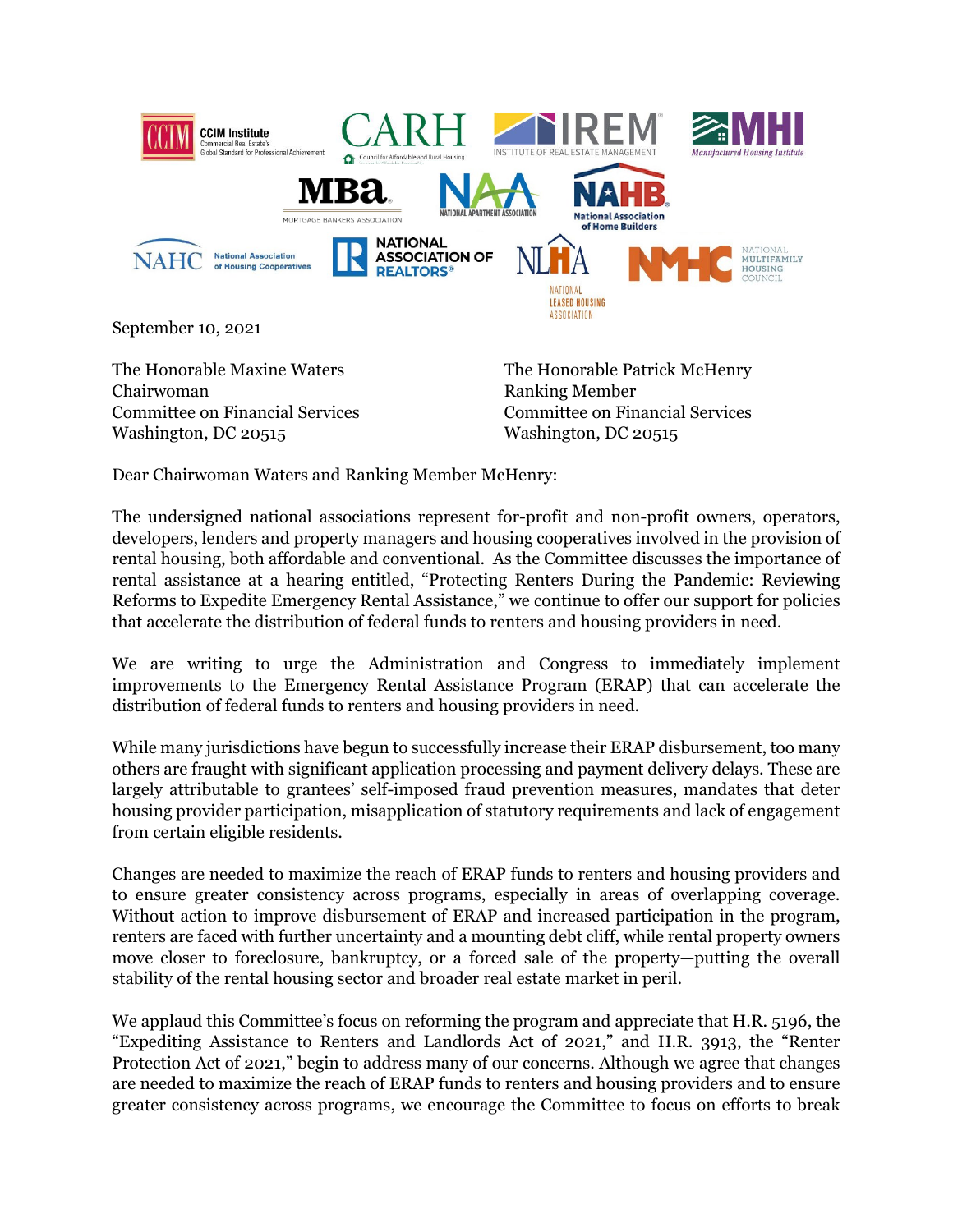down barriers that unnecessarily complicate getting program funds into the hands of struggling renters and housing providers—rather than implementing further roadblocks or unnecessary rules changes that could unintentionally slow disbursement of ERAP.

We appreciate that H.R. 5196, the "Expediting Assistance to Renters and Landlords Act of 2021," begins to address several of our concerns raised in our [August 18 letter.](https://www.nmhc.org/globalassets/advocacy/comment-letters/2021/2021-08-18-letter-on-erap-recommendations.pdf) However, we have concerns about several of the specific provisions in the bill that could complicate getting funds into the hands of struggling renters and housing providers and could be counter-productive in speeding disbursement of ERAP. Of particular concern to the real estate industry is the bill's inclusion of a 4-month eviction moratorium upon acceptance of ERAP funds and requiring that housing providers cancel a resident's outstanding balance/debt in its entirety upon receiving some ERAP payments, even if the amount received is less than what is owed. These types of programmatic barriers are why many property owners, especially small and mid-sized owner have opted to not participate in ERAP, and this is what we must avoid imposing once again.

We suggest the following modifications to ERAP to facilitate expedited processing and distribution of rental assistance payments:

**1. Align ERAP income restrictions with the eligibility requirements of the previous federal Eviction Moratorium.** 

Under the previous Centers for Disease Control and Prevention (CDC) Order, an individual earning up to \$99,000 in annual income, or if filing jointly, \$198,000, qualified for eviction protections. Under the statutory ERAP requirements, priority for rental assistance is given to renters earning up to 50 percent and below of area median income (AMI), with renters earning up to 80 percent also qualifying for rental assistance. However, our members report that some administering entities are not allowing renters who earn up to 80 percent of AMI to apply. The delta between those who qualify for CDC Order protection and those eligible for rental assistance at 80 percent of AMI is significant.

# **2. Direct grantees to allow housing providers to apply on behalf of residents and establish a safe harbor for those attempting to obtain documentation from uncommunicative residents to support those applications.**

Despite explicit acknowledgment within ERAP that a rental housing provider may apply for assistance on behalf of their residents, some jurisdictions have erected barriers to this. Further, some residents are entirely uncommunicative and will not provide required information or take necessary action to move applications forward. H.R. 5196 takes positive steps forward in allowing housing providers to apply on behalf of noncommunicative tenants; however, the legislation includes several worrisome provisions that would deter housing provider participation or unnecessarily delay payment, such as mandating rent cancellation if any amount of ERAP funding is received even if it does not satisfy the outstanding amount owed; or placing a lesser priority on the processing of landlord only applications for ERAP.

There should be no barriers to applying for or receiving ERAP for housing providers who, in good faith, attempt to collect required information from residents and apply on their behalf. The safe harbor should be for those who have notified their residents of their intent to apply for assistance if they cannot obtain consent. Documentation of unpaid back rent or submission of a previous CDC eviction order declaration of COVID-impact should suffice to move these applications forward.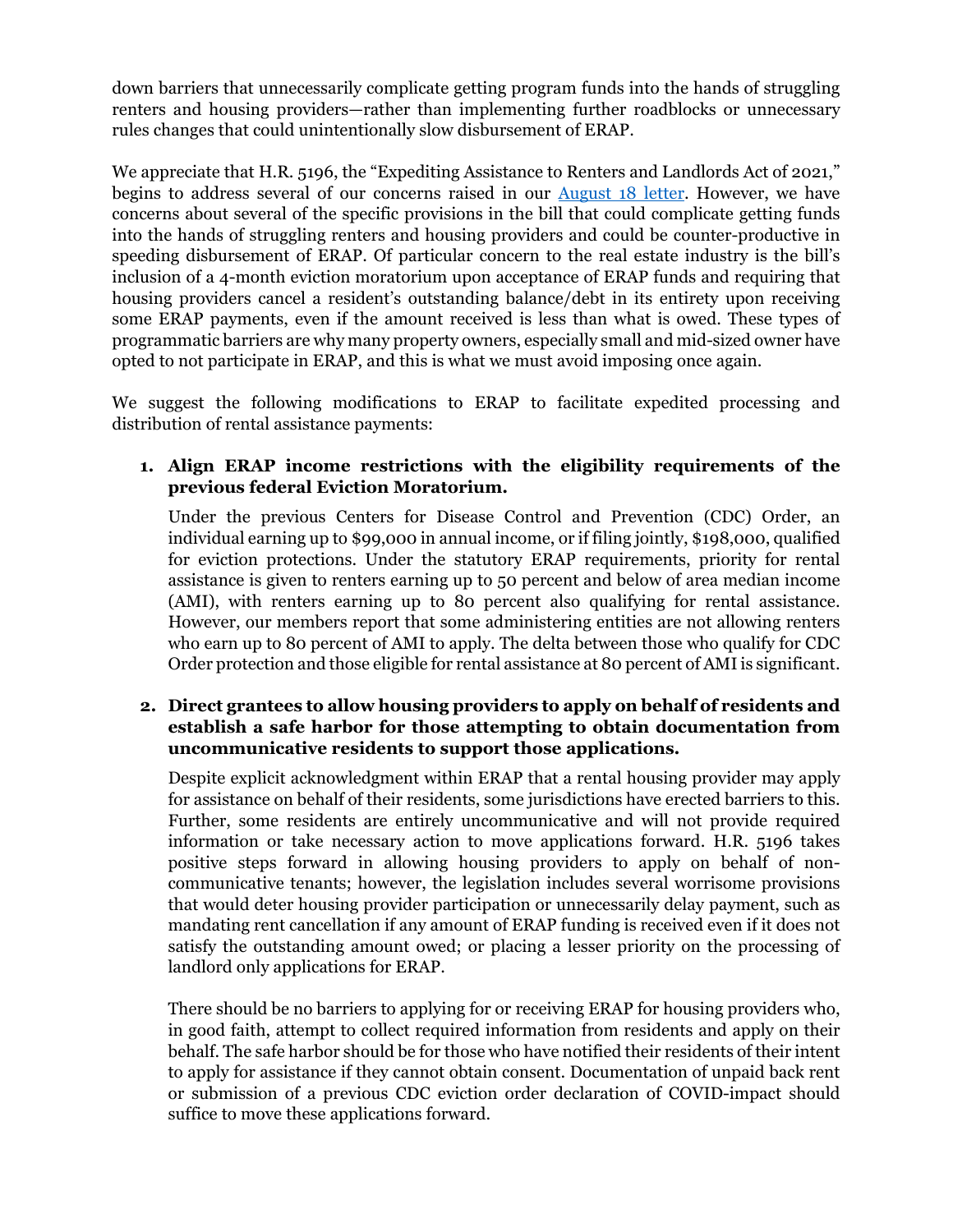**3. Prioritize arrearages and remove 18-month limit.** Renters and property owners that have been hard hit by the pandemic receive the greatest benefit from having current rent due paid and rent arrearages paid. Similar to the language included in H.R. 3913, we believe Congress should require grantees to address any and all rental arrearages for households in need before any future payments of rent or other services are made in order to keep families stably housed. Additionally, similar to the language included in H.R. 5196 and given the current state of the pandemic and prolonged economic uncertainty faced by millions of renters, we believe the current 18-month limitation on assistance should be removed to avoid interfering with grantees ability to provide critical rental arrearage and future rental assistance to those in need.

#### **4. Allow ERAP to reimburse rental property owners even if the renter has moved and prohibit program requirements that force housing providers to return payments when residents move out.**

Since the beginning of the pandemic, rental property owners have been encumbered with providing housing without payment. The previous CDC Orders made it clear that individuals were not relieved of their obligation to pay rent. However, ERAP administrators have prevented housing providers from obtaining rental assistance on behalf of residents who terminated their lease early or abandoned their unit, leaving housing providers without a mechanism to obtain relief. Once the Order expired, these renters will now face the prospect of eviction due to nonpayment of rent. Furthermore, renters who leave housing providers with unpaid balances are taken to collections, affecting their credit and housing choice in the future.

In order to avoid this, rental property owners should be allowed to apply for ERAP to cover rent arrears even after a renter has moved or if the renter has a judgment entered against them. In the same vein, housing providers should not be required by ERAP administrators to return rental assistance payments that pay for outstanding balances if the resident moves out.

Housing providers must be made whole from debts that renters leave behind. These funds are critical for housing providers to continue managing property operations and maintaining the housing for their residents overall. H.R. 5196 takes positive steps to assist in this area but includes worrisome provisions that prohibit property owners from securing ERAP for vacant units if it's empty because of an eviction, which is a challenge where the action was necessary for issues outside of non-payment of rent, like criminal activity/endangering other residents, etc. or where the eviction was processed in a jurisdiction that allowed it. Both instances leave the property owner with unrecoverable debt, while still facing their own financial obligations and pushing them to the brink. This causes significant harm to overall viability of a property and threatens the long-term affordability of rental housing.

# **5. Require residents to demonstrate eligibility for rental assistance through an affidavit or self-attestation.**

For those who participate in the program, a certification or affidavit of need should be sufficient. The income verification process is time consuming for both the renter applying for assistance as well as the agency tasked with deploying the rental assistance. Currently, there is no consistency among state and local governments to allow for "self-attestations"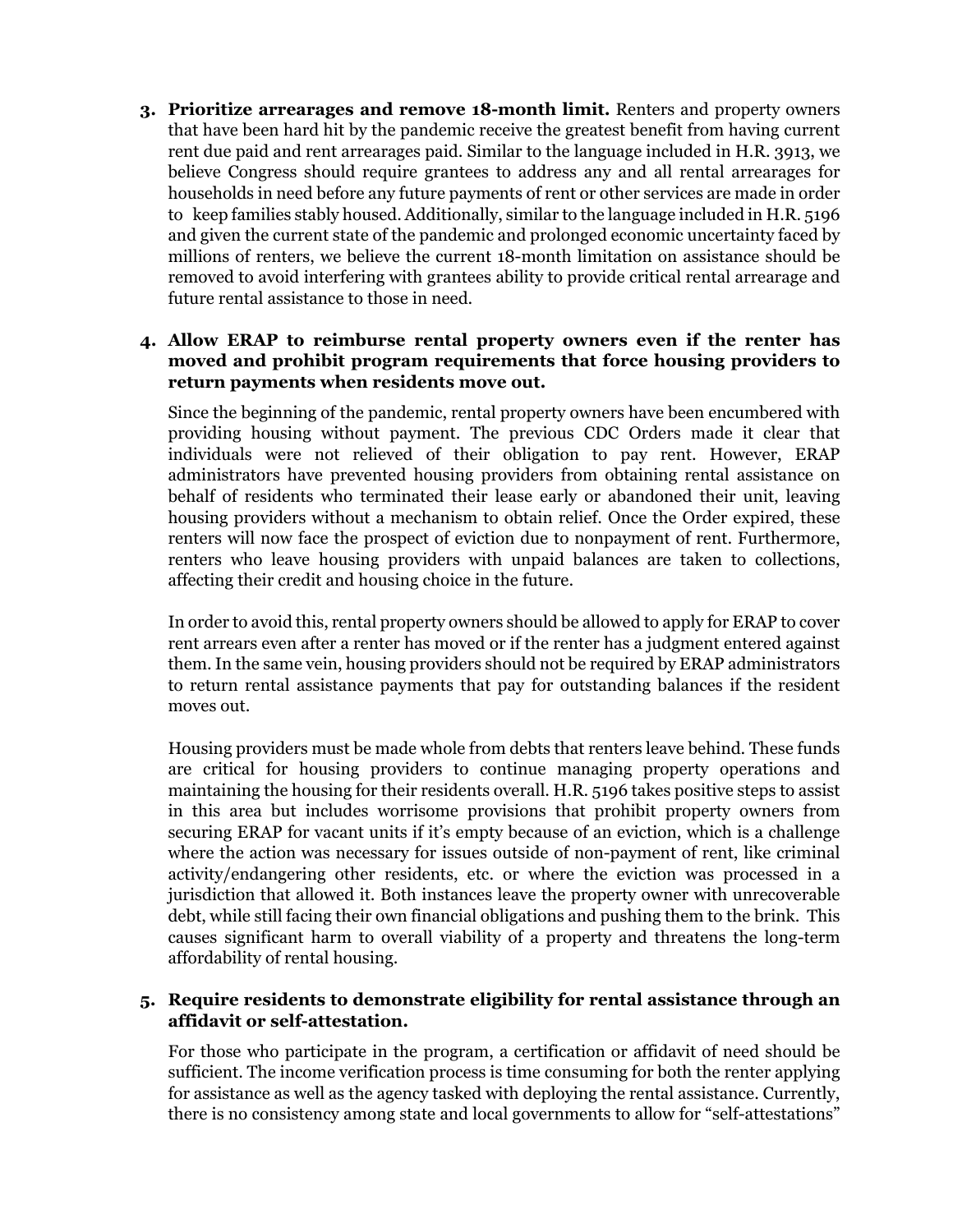or declarations of income. Some agencies allow for self-attestations while other agencies only allow for income self-attestation as a last resort. This inconsistent process by housing agencies significantly slows the application process. H.R. 5196 takes positive steps to assist in this area.

# **6. Clarify that renter eligibility is not contingent on having a COVID-19 diagnosis.**

There continues to be misconceptions among renters that they or an immediate family member need to prove a COVID-19 diagnosis to qualify for rental assistance. Some grantees' renter eligibility information and application processes perpetuate this misnomer. The Treasury's FAQs state: "While grantees relying on clause (ii) in ERA1 must show financial hardship "due, directly or indirectly, to" COVID-19, grantees in ERA2 are also permitted to rely on financial hardship "during" the pandemic," however grantees must make clear that renter eligibility is only contingent on financial impact during the pandemic. H.R. 5196 takes positive steps to assist in this area.

### **7. Require state and local grantees to facilitate bulk processing of applications and payments.**

While Treasury's most recent guidance does encourage grantees to obtain information in bulk from housing providers regarding eligible residents and to engage in bundling assistance payments, few, if any, program administrators have implemented these processes. Bulk processing will help streamline the process. It is imperative that bulk processing be required for grantees.

# **8. Avoid the imposition of program requirement or proscriptions unrelated to payment of outstanding or future rental assistance.**

These include: prohibiting a housing provider from applying on behalf of the resident; imposing additional eviction restrictions–particularly those that interrupt the eviction process without certainty of resident eligibility for rent relief and those that inhibit eviction actions despite continued nonpayment of rent or compliance with payment plan terms; requiring waiver of late fees; imposing rent freezes; and requiring that owners provide sensitive financial information to residents such as W-9 forms that may include social security numbers (i.e. social security numbers routinely serve as tax identification numbers for smaller landlords). While H.R. 5196 attempts to remove many barriers preventing housing provider and renter participation in ERAP, several included provisions mirror programmatic barriers we have seen ERAP grantees impose at the state and local levels that have deterred participation and slowed disbursement of these critical relief funds. While well-intentioned, many of these requirements will ultimately harm the very population of vulnerable renters that this Committee is trying to help.

# **9. Provide Technical Assistance and Technology Solutions to Aide Struggling Grantees.**

Despite Congressional and Administration efforts, some jurisdictions continue to struggle to get ERAP funds to renters and property owners in need. We believe that funds should be allocated to Treasury to provide technical assistance, information and technology solutions to grantees who have been unable to efficiently disburse rental assistance. H.R. 5196 takes positive steps to assist in this area.